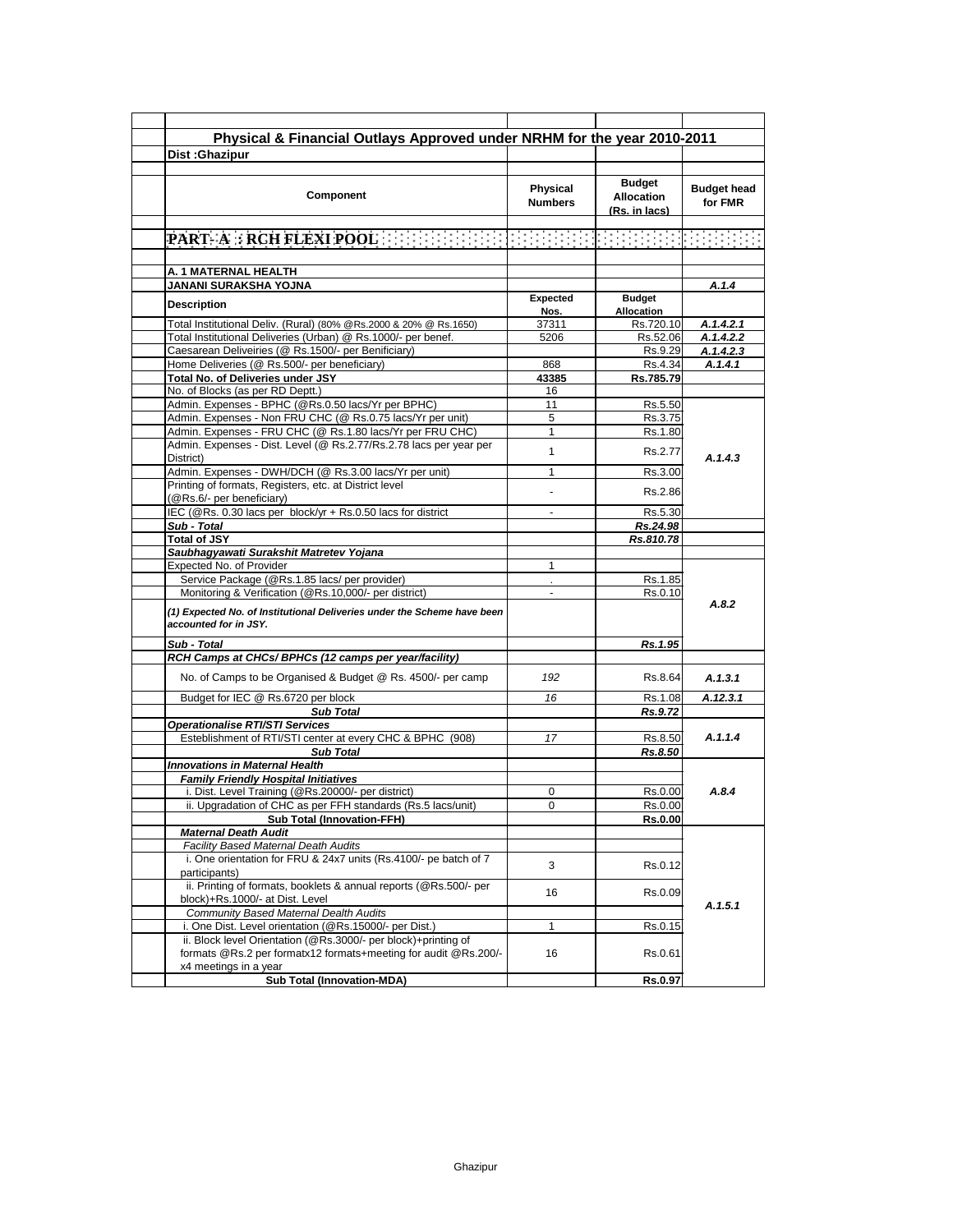| Component                                                                                                                  | Physical<br><b>Numbers</b>     | <b>Budget</b><br><b>Allocation</b><br>(Rs. in lacs) | <b>Budget head</b><br>for FMR |
|----------------------------------------------------------------------------------------------------------------------------|--------------------------------|-----------------------------------------------------|-------------------------------|
| <b>Pregnant Women &amp; Child Tracking</b>                                                                                 |                                |                                                     |                               |
| i. Orientation Workshop                                                                                                    |                                |                                                     |                               |
| (a) At Dist. Level                                                                                                         | $\mathbf{1}$                   | Rs.0.29                                             | A.10.3                        |
| (b) At Block Level @ Rs.6500/- block                                                                                       | 16                             | Rs.1.04                                             |                               |
| ii. Printing of formats (730 format/block @Rs.2 per format)                                                                | 11680                          | Rs.0.23                                             |                               |
| Sub Total (Innovation-Preg. Women & child tracking)                                                                        |                                | Rs.1.56                                             |                               |
| <b>Strengthening of Sub Centers Accridited under JSY</b>                                                                   |                                |                                                     | A.1.1.5                       |
| Dissemination meeting in the District @ Rs 5000/-                                                                          | $\mathbf{1}$                   | Rs.0.05                                             |                               |
| Upgradation of Sub Centre in Dist (From State Level)<br>Sub Total (Innovation-S.C. Accridited under JSY))                  | 100                            | Rs.0.00                                             |                               |
| Sub Total (Innovation in Maternal Health)                                                                                  |                                | <b>Rs.0.05</b><br>Rs.2.59                           |                               |
| Sub-Total (Maternal Health)                                                                                                |                                | Rs.833.53                                           |                               |
| A.2 CHILD HEALTH                                                                                                           |                                |                                                     |                               |
| <b>Comprehensive Child Survival Programme (CCSP)</b>                                                                       |                                |                                                     |                               |
| CCSP Training - FBNC (in 1st & 2nd phase districts only)                                                                   |                                |                                                     |                               |
| Training Site - District Women Hospital                                                                                    |                                |                                                     |                               |
| <b>Expected No. of Participants</b>                                                                                        | 0                              |                                                     |                               |
|                                                                                                                            |                                |                                                     |                               |
| No. of Batches to be Organised and Budget @ Rs.12,000 per Batch                                                            | 0                              | Rs.0.00                                             | A.11.5.2                      |
| No. of Batches to be Supervised and Budget @ Rs.3,200 per Batch                                                            | 0                              | Rs.0.00                                             |                               |
| Sub - Total                                                                                                                |                                | Rs.0.000                                            |                               |
| <b>Training at Medical College under CCSP Prog</b>                                                                         |                                |                                                     |                               |
| Support staff to Medical Collage<br>Physicians training/F-IMNCI                                                            |                                | Rs.0.00<br>Rs.0.00                                  | A.11.5.2                      |
| <b>Sub Total</b>                                                                                                           |                                |                                                     |                               |
| <b>CCSP Training - NSSK (in 3rd phase districts only)</b>                                                                  |                                | Rs.0.000                                            |                               |
| Training Site - District Women Hospital                                                                                    |                                |                                                     |                               |
| <b>Expected No. of Participants</b>                                                                                        | 125                            |                                                     | A.11.5.5                      |
| No. of Batches to be Organised and Budget @ Rs.38,500 per Batch                                                            | $\overline{7}$                 | Rs.2.70                                             |                               |
| No. of Batches to be Supervised and Budget @ Rs.3,500 per Batch                                                            | 2                              | Rs.0.070                                            |                               |
|                                                                                                                            |                                |                                                     |                               |
| Sub - Total<br>CCSP Training of ASHAs, ANMs, LHVs - (1st & 2nd Phase                                                       |                                | Rs.2.765                                            |                               |
|                                                                                                                            |                                |                                                     |                               |
| Districts)<br>Expected No. of Participants (approx. 24 per batch)                                                          | 0                              |                                                     |                               |
|                                                                                                                            |                                |                                                     | A.11.5.1                      |
| No. of Batches to be Organised and Budget @ Rs.1,65,000 per Batch                                                          | 0                              | Rs.0.00                                             |                               |
| No. of Batches of ToT and Budget @ Rs.2,39,000 per Batch                                                                   | 0                              | Rs.0.00                                             |                               |
| Sub - Total                                                                                                                |                                | Rs.0.00                                             |                               |
| CCSP Training of ASHAs, ANMs, LHVs - (3rd Phase Districts)                                                                 |                                |                                                     |                               |
| Expected No. of Participants (approx. 24 per batch)                                                                        | 700                            |                                                     |                               |
| No. of Batches to be Organised and Budget @ Rs.1,65,000 per Batch                                                          | 28                             | Rs.46.20                                            | A.11.5.1                      |
| No. of Batches of ToT and Budget @ Rs.2,39,000 per Batch                                                                   | $\mathbf{1}$                   | Rs.2.39                                             |                               |
| Sub - Total                                                                                                                |                                | Rs.48.590                                           |                               |
| <b>CCSP Training of Supervisors (in 1st &amp; 2nd phase districts</b>                                                      |                                |                                                     |                               |
| only)<br>No. of Batches (16 participants) to be Organised and Budget @                                                     | 0                              | Rs.0.000                                            | A.11.5.1                      |
| Rs.24,500 per Batch<br>No. of Batches to be Supervised and Budget for Observer Visit @                                     | 0                              | Rs.0.00                                             |                               |
| Rs.3,200 per Batch                                                                                                         |                                |                                                     |                               |
| Sub - Total                                                                                                                |                                | Rs.0.000                                            |                               |
| <b>Site Stregthening</b>                                                                                                   |                                |                                                     |                               |
| Strengthening of FBNC/NSSK Site (@ Rs.30,000/- per site)<br>Strengthening of CCSP Training Site (@ Rs.2,33,500/- per site) | $\mathbf{1}$<br>$\overline{c}$ | Rs.0.50<br>Rs.4.670                                 | A.11.5.1                      |
| <b>Sub Total</b>                                                                                                           |                                | Rs.5.170                                            |                               |
| Establishment, Operationalisation & Construction of SNCU                                                                   |                                |                                                     |                               |
| Establishment and Operating Exp. Of old SNCU in 7 Dist. @Rs.25                                                             |                                |                                                     |                               |
| lacs                                                                                                                       | 0                              | Rs.0.0                                              | A.2.2                         |
| Construction of of new SNCU in 5 Dist. (@Rs.30 lacs)                                                                       | 0                              | Rs.0.0                                              | A.9.2.2                       |
| Sub - Total                                                                                                                |                                | <b>Rs.0.0</b>                                       |                               |
| Infant death audit (Aligarh & Banda only)                                                                                  |                                |                                                     |                               |
| No. of blocks in the district                                                                                              | 0                              | Rs.0.0                                              | A.2.8                         |
| Sub - Total                                                                                                                |                                | Rs.0.00                                             |                               |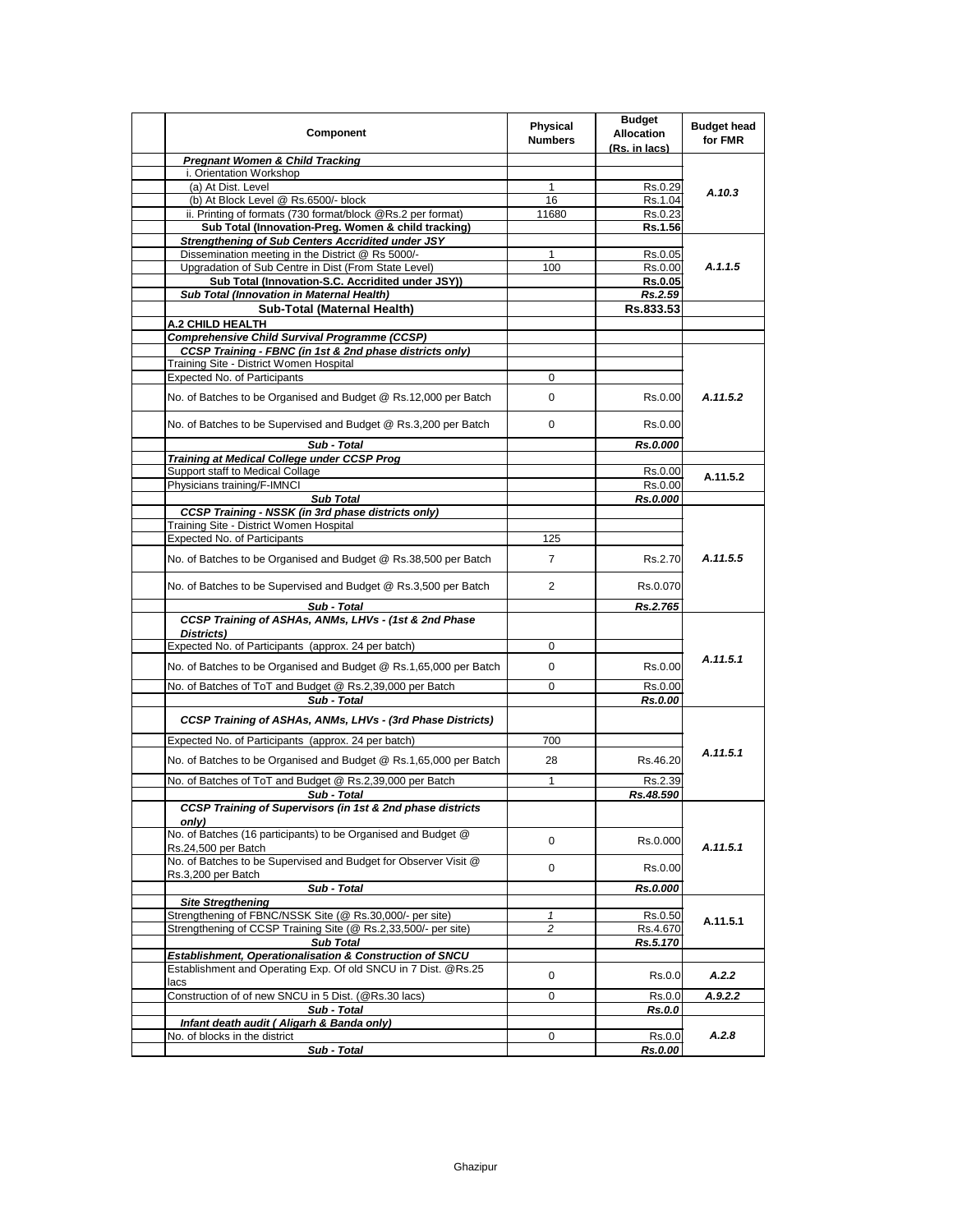| Component                                                                                                                  | Physical<br><b>Numbers</b> | <b>Budget</b><br><b>Allocation</b><br>(Rs. in lacs) | <b>Budget head</b><br>for FMR |
|----------------------------------------------------------------------------------------------------------------------------|----------------------------|-----------------------------------------------------|-------------------------------|
| Infant & Young Child feeding (IYCF)                                                                                        |                            |                                                     |                               |
| Mass Awareness Campaign during World Breastfeeding Week                                                                    | 1                          | Rs.0.50                                             | A.2.5                         |
| Sub - Total                                                                                                                |                            | <b>Rs.0.50</b>                                      |                               |
| Supportive Supervision through Reputed Institutions (for 1st &<br>2nd pase districts only)                                 |                            |                                                     |                               |
| One Supervisor per block @ Rs.5,000/- p.m. for 12 months                                                                   | 0                          | Rs.0.0                                              |                               |
| Mobility for supervisors @ Rs.3,000/- p.m. for 12 months                                                                   | 0                          | Rs.0.0                                              |                               |
| Institutional support @ Rs.5,000/- p.m. for 12 months                                                                      | $\mathbf 0$                | Rs.0.0                                              |                               |
| Sub - Total                                                                                                                |                            | Rs.0.00                                             |                               |
| Sub-Total (CCSP)                                                                                                           |                            | Rs.57.03                                            |                               |
| Implementation of Bal Swasthya Poshan Mah (BSPM)                                                                           |                            |                                                     |                               |
| Joint Meetings of Health & ICDS - 2 Planning Meetings at District<br>Level in a year @ Rs. 5000/- per meeting for 2 Rounds | 1 Dist.                    | Rs.0.10                                             |                               |
| Joint planning meeting of health and ICDS at Block level Rs. 2000 per<br>meeting for 2 rounds                              | 16 Blocks                  | Rs.0.64                                             |                               |
| Joint Orientation of ASHAs & ANMs (@Rs. 25/- per participant) for 2<br>Rounds                                              | 3402 ANM and<br>AWW        | Rs.1.70                                             | A.2.7                         |
| Printing of Guidelines, Reporting & Monitoring Formats (@ Rs.2,000/- per<br>block/round) for 2 rounds                      | 16 Blocks                  | Rs.0.64                                             |                               |
| Dissemination meeting at District level Rs. 5000 per meeting per<br>District for 2 Rounds                                  | 1 Dist.                    | Rs.0.10                                             |                               |
| Sub - Total                                                                                                                |                            | Rs.3.18                                             |                               |
| <b>School Health Programme</b>                                                                                             |                            |                                                     |                               |
| Total No. of Blocks in the district                                                                                        | 16                         |                                                     |                               |
| No. of Schools to be covered (60 Schools per block)                                                                        | 960                        |                                                     |                               |
| <b>District Sensitization workshop</b>                                                                                     | $\mathbf{1}$               | Rs. 0.15                                            |                               |
| Contingencies for printing of Health Card, etc. (@Rs.500/- per school)                                                     | 960                        | Rs. 4.80                                            |                               |
| Budget for Mobility (@Rs.300 per visit x 1 visit)                                                                          | 960                        | Rs. 2.88                                            |                               |
| Sub Total (Prog. Implementation)                                                                                           |                            | Rs. 7.83                                            |                               |
| Traning program for 40 schools per block (where<br>program is already running)                                             | 640                        |                                                     |                               |
| Training of District Trainers- Honorarium to district traininer @ Rs. 350<br>*2days                                        | 3                          | Rs. 0.02                                            |                               |
| Honorarium to traininees from block@ Rs. 400 *2days per block                                                              | 48                         | Rs. 0.38                                            | A.2.4                         |
| Training of Block Trainers - Honorarium to block resource persons @<br>Rs. 300 *2days*2 batches per block                  | 48                         | Rs. 0.58                                            |                               |
| Honararium to Teachers @ Rs. 250*2 teachers per school *2 days                                                             | 1280                       | Rs. 6.40                                            |                               |
| <b>Sub Total (Training)</b>                                                                                                |                            | Rs. 7.38                                            |                               |
| For training program unspent balance is available at the district                                                          |                            | Rs. 4.70                                            |                               |
| <b>Actual Allocation for training</b>                                                                                      |                            | Rs. 2.68                                            |                               |
| Weighing scale, Ht./Wt Charts, Measuring tape etc. @ Rs1000 per<br>school x 20 new schools/block                           | 320                        | Rs. 0.00                                            |                               |
| Procurement of IFA tablets (30 mg tablets) for all schools                                                                 | 14400000                   | Rs. 0.00                                            |                               |
| Procurement of deworming tablets for all schools                                                                           | 288000                     | Rs. 0.00                                            |                               |
| <b>Sub Total (Procurement)</b>                                                                                             |                            | Rs. 0.00                                            |                               |
| <b>Total (School Health)</b>                                                                                               |                            | Rs. 10.51                                           |                               |
| Total (Child Health)                                                                                                       |                            | <b>Rs.70.72</b>                                     |                               |
| A3. Family Planning                                                                                                        |                            |                                                     |                               |
| <b>Terminal/Limiting Methods</b>                                                                                           |                            |                                                     | A.3.1                         |
| Dissemination of manuals on sterilization standards & quality<br>assurance of sterilization services                       | $\mathbf{1}$               | Rs. 0.40                                            | A.3.1.1                       |
| NSV Camps in Districts (6 camps/dist. @ Rs.35,000/- per camp)                                                              | 6                          | Rs. 2.10                                            | A.3.1.3                       |
| Compensation for Female Sterilization                                                                                      | 12442                      | Rs. 124.42                                          | A.3.1.4                       |
| <b>Compensation for Male Sterilization</b>                                                                                 | 107                        | Rs. 1.61                                            | A.3.1.5                       |
| Accrediation of private providers of sterilization services                                                                |                            |                                                     |                               |
| <b>Female Sterilization</b><br>Male Sterilization (NSV)                                                                    |                            | Rs. 0.25<br>Rs. 0.05                                | A.3.1.6                       |
| <b>Spacing Methods</b>                                                                                                     |                            |                                                     | A.3.2                         |
| IUD services at health facilities/compensation                                                                             | 18300                      | Rs. 3.66                                            | A.3.2.2                       |
| Accrediation of private providers of IUD services                                                                          |                            | Rs. 0.03                                            | A.3.2.3                       |
| Family Welfare Counsellor@9000 per month                                                                                   | $\overline{2}$             | Rs. 2.16                                            |                               |
| <b>Sub Total</b>                                                                                                           |                            | Rs. 134.68                                          | A.9.1.5                       |
|                                                                                                                            |                            |                                                     |                               |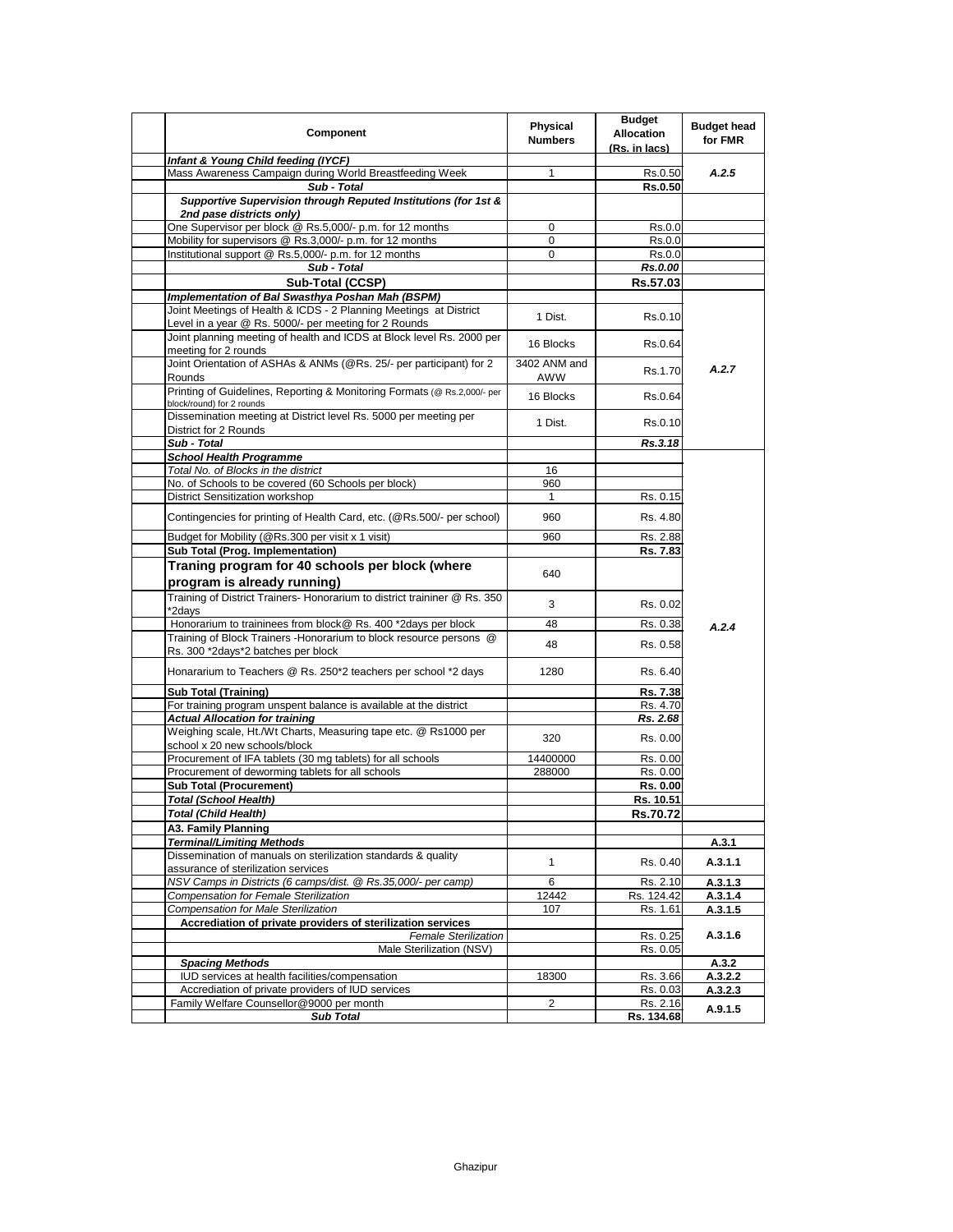| Component                                                                                                                                                                     | <b>Physical</b><br><b>Numbers</b> | <b>Budget</b><br><b>Allocation</b><br>(Rs. in lacs) | <b>Budget head</b><br>for FMR |
|-------------------------------------------------------------------------------------------------------------------------------------------------------------------------------|-----------------------------------|-----------------------------------------------------|-------------------------------|
| <b>PCPNDT and Sex-Ratio</b>                                                                                                                                                   |                                   |                                                     |                               |
| Visit of District Inspection & Monitoring Committee                                                                                                                           | 10                                | Rs. 0.10                                            | A.8.1                         |
| Sensitization Workshop at District level                                                                                                                                      | $\mathbf{1}$                      | Rs. 0.40                                            |                               |
| Organising Competions at Inter/Degree Colleges                                                                                                                                | 3                                 | Rs. 0.10                                            |                               |
| Orientation of members of Dist advisory committee at Division                                                                                                                 |                                   | Rs. 0.00                                            |                               |
| <b>IEC Activities &amp; Conigency</b>                                                                                                                                         |                                   |                                                     |                               |
| <b>IEC Activities</b>                                                                                                                                                         |                                   | Rs. 0.35                                            |                               |
| Contigency                                                                                                                                                                    |                                   | Rs. 0.03                                            | A.12.4                        |
| TA/DA to Dist. level Staff for attending workshop, training, meetings                                                                                                         |                                   | Rs. 0.20                                            |                               |
| <b>Sub Total</b>                                                                                                                                                              |                                   | Rs. 1.18                                            |                               |
| <b>Sub-Total (Family Planning)</b>                                                                                                                                            |                                   | Rs.135.86                                           |                               |
| <b>A.4 ARSH</b>                                                                                                                                                               |                                   |                                                     |                               |
| Saloni Scheme                                                                                                                                                                 |                                   |                                                     |                               |
| No. of Blocks in District                                                                                                                                                     | 16                                |                                                     |                               |
| No. of Schools to be covered (10 Schools per block)                                                                                                                           | 160                               |                                                     | A.4.1                         |
| No. of Benificiaries (150 per school)                                                                                                                                         | 24000                             |                                                     |                               |
| Sensitization Workshop at District level                                                                                                                                      | 1                                 | Rs. 0.15                                            |                               |
| Budget for Visit of Medical Team (@Rs.300/- per visit x 2 visits per                                                                                                          |                                   |                                                     |                               |
| school)<br>Budget for Preparing Saloni Sabha (Rs.300/- p.m. per school x 10                                                                                                   | 320                               | Rs. 0.96                                            | A.4.2                         |
| months)                                                                                                                                                                       | 1600                              | Rs. 4.80                                            |                               |
| Procurement of IFA tablets (100 mg tablets) for all schools                                                                                                                   | 1152000                           | Rs.0.00                                             |                               |
| Procurement of deworming tablets for all schools 2 tab/Benf.                                                                                                                  | 48000                             | Rs.0.00                                             | A.13.2.5                      |
| <b>Sub-Total (Adolescent Health)</b>                                                                                                                                          |                                   | Rs.5.91                                             |                               |
| A.5 Urban RCH                                                                                                                                                                 |                                   |                                                     |                               |
| <b>Urban RCH plan /activities</b>                                                                                                                                             |                                   |                                                     |                               |
| <b>Building</b>                                                                                                                                                               | $\mathbf{1}$                      | 0.84                                                |                               |
| Manpower(1Doctor @ 24000/month,1Staff Nurse@ 15000/month,2<br>ANMs@9000/month,2 Security guards @ 4000/month,1 Ayah                                                           | $\mathbf{1}$                      | 8.52                                                |                               |
| 4000/month,& 1 Sweeper 2000/month                                                                                                                                             |                                   |                                                     |                               |
| Other Expenses                                                                                                                                                                | $\mathbf{1}$                      | 0.41                                                | A.5.1                         |
| IEC                                                                                                                                                                           | $\mathbf{1}$                      | 0.1                                                 |                               |
| <b>Subtotal</b>                                                                                                                                                               |                                   | 9.87                                                |                               |
| The cost of Drugs(Rs 10,000/month/Health post) and consumables(Rs 3,000/month/Health Post) for Urban RCH<br>amounting to Rs 1.56 Lacs would be met from the Mission Flexipool |                                   |                                                     |                               |
| <b>A9. INFRASTRUCTURE &amp; HR</b>                                                                                                                                            |                                   |                                                     |                               |
| <b>Contractual Staff &amp; Services</b>                                                                                                                                       |                                   |                                                     |                               |
| <b>Position</b>                                                                                                                                                               | No.                               | <b>Budget</b>                                       |                               |
| Contractual ANM (@Rs.9000/- pm)                                                                                                                                               | 35                                | Rs. 37.80                                           | A.9.1.1                       |
| Staff Nurse in the district (@Rs.15000/- pm)                                                                                                                                  | 32                                | Rs. 57.60                                           | A.9.1.3                       |
| MBBS (Male/Female) @ Rs.30000/- pm                                                                                                                                            | 9                                 | Rs. 32.40                                           |                               |
| Specialist at On Call basis for CHC (@ Rs.1000/- per visit) No. of calls<br>for 6 moths                                                                                       | 100                               | Rs. 1.00                                            |                               |
| Specialist at On Call basis for Dist. Hospital (Male)/DCH(@ Rs.1000/-<br>per visit)                                                                                           | 200                               | Rs. 2.00                                            |                               |
| Specialist at Dist. Hospital (Male)/DCH(@ Rs.40000/- pm for<br>MS/MD/MDS & @Rs.35000/- for Diploma holders)                                                                   | $\mathcal{P}$                     | Rs. 8.40                                            | A.9.1.4                       |
| Specialist at DWH/DCH (@ Rs.40000/- pm for MS/MD/MDS &<br>@Rs.35000/- for Diploma holders)/MBBS(LMO if already on contract)                                                   | 1                                 | Rs. 4.20                                            |                               |
| Paramedical staff/LT for CHC (@ Rs.9000/- pm)                                                                                                                                 | 6                                 | Rs. 6.48                                            |                               |
| Paramedical staff for DH/DWH/DCH (@ Rs.9000/- pm)                                                                                                                             | $\overline{2}$                    | Rs. 2.16                                            | A.9.1.5                       |
| Data Assistant ( @ Rs.8000/- pm)                                                                                                                                              | $\overline{c}$                    | Rs. 1.92                                            |                               |
| <b>Sub-Total (Human Resources)</b>                                                                                                                                            |                                   | Rs.153.96                                           |                               |
| A.10. INSTITUTIONAL STRENGTHENING                                                                                                                                             |                                   |                                                     |                               |
| Logistics Management/Improvement                                                                                                                                              |                                   |                                                     |                               |
| <b>Stregthening of Logistic Management</b>                                                                                                                                    |                                   |                                                     |                               |
| Divisional logistic management                                                                                                                                                |                                   |                                                     |                               |
|                                                                                                                                                                               | 0                                 | Rs. 0.00                                            |                               |
| <b>Transportation of Logistic</b>                                                                                                                                             |                                   |                                                     | A.10.2                        |
| Divisional level @ Rs 50000/-                                                                                                                                                 | 0                                 | Rs. 0.00                                            |                               |
| District level @ Rs 30000/-                                                                                                                                                   | $\mathbf{1}$                      | Rs. 0.30                                            |                               |
| Block level @ Rs 12000/-                                                                                                                                                      | 16                                | Rs. 1.92                                            |                               |
| <b>Sub-Total (Logistics Strengthening)</b>                                                                                                                                    |                                   | <b>Rs.2.22</b>                                      |                               |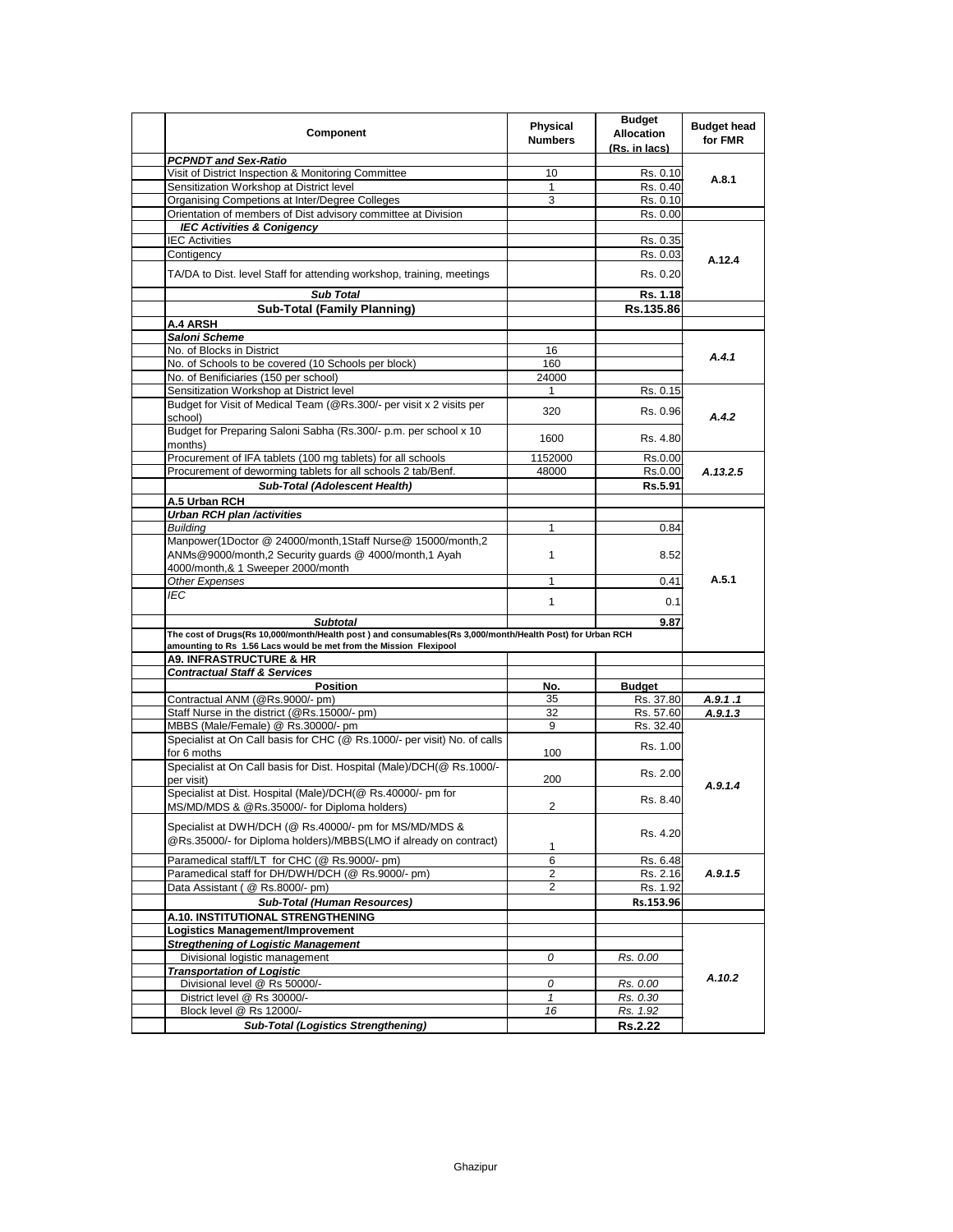| <b>Component</b>                                                                                    | Physical<br><b>Numbers</b>   | <b>Budget</b><br><b>Allocation</b><br>(Rs. in lacs) | <b>Budget head</b><br>for FMR |
|-----------------------------------------------------------------------------------------------------|------------------------------|-----------------------------------------------------|-------------------------------|
| <b>Rent for Sub-Centres</b>                                                                         |                              |                                                     |                               |
| No. of SCs in Rented Bldgs & Budget @ Rs. 250/- p.m.                                                | 151                          | Rs.4.53                                             | A.10.4                        |
| <b>Sub-Total (Sub Center Rent)</b>                                                                  |                              | Rs.4.53                                             |                               |
| <b>A.11 TRAINING</b>                                                                                |                              |                                                     |                               |
| <b>Training- Skill Birth Attendant</b>                                                              |                              |                                                     |                               |
| <b>Training at DWH/Combined Hosp</b>                                                                |                              |                                                     |                               |
| Target at DWH                                                                                       | 48                           |                                                     |                               |
| No. of Particpants per batch                                                                        | 4                            |                                                     |                               |
| No. of Batches                                                                                      | 12                           | Rs.13.25                                            |                               |
| New Site Stregthening at DWH                                                                        | $\qquad \qquad \blacksquare$ |                                                     |                               |
| Existing site stregthening                                                                          |                              | Rs.0.40                                             |                               |
| Sub-Total (DWH-SBA)                                                                                 |                              | Rs.13.65                                            |                               |
| Training at FRU/24X7                                                                                |                              |                                                     | A.11.3.1                      |
| Name of the selected Training Site FRU/24X7                                                         | Saidpur                      |                                                     |                               |
| Target at FRU/24X7                                                                                  | 48                           |                                                     |                               |
|                                                                                                     |                              |                                                     |                               |
| No. of Particpants per batch                                                                        | 4                            |                                                     |                               |
| No. of Batches                                                                                      | 12                           | Rs.13.25                                            |                               |
| New Site Stregthening at FRU                                                                        | $\overline{\phantom{0}}$     | Rs.0.00                                             |                               |
| Existing site stregthening                                                                          |                              | Rs.0.40                                             |                               |
| Sub-Total (FRU-SBA)                                                                                 |                              | Rs.13.65                                            |                               |
| <b>Sub-Total(SBA Training)</b>                                                                      |                              | Rs.27.30                                            |                               |
| A.14 PROGRAM MANAGEMENT                                                                             |                              |                                                     |                               |
| Personal & Other Expense of Dist. PMU (Rs.94500/- pm)                                               | 1                            | Rs.11.34                                            | A.14.2                        |
| Operational Cost (Rs. 60000/- pm)                                                                   | 1                            | Rs.7.20                                             | A.14.4                        |
| Sub-Total (Program Management)                                                                      |                              | Rs.18.54                                            |                               |
| <b>Total for RCH Flexipool (Part A)</b>                                                             |                              | Rs.1,262.43                                         |                               |
|                                                                                                     |                              |                                                     |                               |
| Par B - Mission Flexipools - A Contract Contract Contract Contract Contract Contract Contract Contr |                              |                                                     |                               |
|                                                                                                     |                              |                                                     |                               |
| <b>Component</b>                                                                                    | Physical<br><b>Numbers</b>   | <b>Budget</b><br><b>Allocation</b>                  | <b>Budget head</b><br>for FMR |
|                                                                                                     |                              | (Rs. in lacs)                                       |                               |
| <b>ASHA Scheme:-</b>                                                                                |                              |                                                     | <b>B.1</b>                    |
| Periodic Training for ASHAs                                                                         |                              |                                                     |                               |
| <b>ASHA Support System</b>                                                                          |                              |                                                     | B.1.1                         |
| Replenishment of ASHA Kits & Budget (@ Rs. 500/- per kit*2 for 95%<br>ASHA)                         | 3000                         | Rs.0.00                                             | B.1.2                         |
| Incentive to ASHAs (Avg. Rs.500/- p.m. for each ASHA for 85%<br>ASHA <sub>s</sub> )                 | 2684                         | Rs.161.04                                           | <b>B.1.3</b>                  |
| Award to ASHA (Rs.5000/- for 1 ASHA in each block)                                                  | 16                           | Rs.0.80                                             |                               |
| Annual ASHA Sammelan (Rs.250/- per ASHA for 60% ASHAs)                                              | 1895                         | Rs.4.74                                             | <b>B.1.1</b>                  |
| Mobility to ASHAs (Rs.30/- per ASHA for 95% ASHAs)                                                  | 3000                         | Rs.10.80                                            |                               |
| Block level ASHA Payment Register (Rs.100/-per Register)                                            | 16                           | Rs.0.02                                             | B.18.3.2                      |
| Printing of Voucher Booklet for ASHA (Rs.25/-per Booklet)                                           | 3158                         | Rs.0.79                                             |                               |
| Budget ASHA Mentoring Group (Rs.10,000/- per District)                                              | Quarterly<br>Meeting         | Rs.0.10                                             | B.1.1                         |
| Sub-Total (ASHA Scheme):-                                                                           |                              | Rs.178.28                                           |                               |
| <b>Untied Grant to Facilities</b>                                                                   |                              |                                                     | <b>B.2</b>                    |
| No. of CHCs & Budget @ Rs.0.50 lacs per facility                                                    | 6                            | Rs.3.00                                             | B.2.1                         |
| No. of BPHCs & Budget @ Rs.0.50 lacs per facility                                                   | 11                           | Rs.5.50                                             | <b>B.2.2</b>                  |
| No. of APHCs & Budget @ Rs.0.25 lacs per facility                                                   | 55                           | Rs.13.75                                            | <b>B.2.2</b>                  |
| No. of Sub Centres & Budget @ Rs.0.10 lacs per facility                                             | 393                          | Rs.39.30                                            | <b>B.2.3</b>                  |
| No.of VHSCs                                                                                         | 1050                         | Rs.0.00                                             | B.2.4                         |
| No.of Revenue Villages & Budget @Rs.0.10 lacs per R.Village                                         | 2665                         | Rs.266.50                                           |                               |
| <b>Sub-Total (Untied Grants)</b>                                                                    |                              | Rs.328.05                                           |                               |
| <b>Annual Maintenance Grant to Facilities</b>                                                       |                              |                                                     | <b>B.4</b>                    |
| No. of CHCs & Budget @ Rs.1.0 lacs per facility                                                     | 6                            | Rs.6.00                                             | B.4.1                         |
| No. of BPHCs & Budget @ Rs.1.0 lacs per facility                                                    | 11                           | Rs.11.00                                            | B.4.2                         |
| No. of APHCs & Budget @ Rs.0.50 lacs per facility                                                   | 30                           | Rs.15.00                                            |                               |
| No. of Sub Centres & Budget @ Rs.0.10 lacs per facility                                             | 207                          | Rs.20.70                                            | <b>B.4.3</b>                  |
| Sub-Total (Annual Maintenance Grants)                                                               |                              | Rs.52.70                                            |                               |
| <b>Funds to Rogi Kalyan Samitis</b>                                                                 |                              |                                                     | <b>B.6</b>                    |
| No. of District Hospitals & Funds @ Rs.5.0 lacs per facility                                        | 2                            | Rs.10.00                                            | B.6.1                         |
| No. of CHCs & Funds @ Rs.1.0 lacs per facility                                                      | 6                            | Rs.6.00                                             | <b>B.6.2</b>                  |
| No. of BPHCs & Funds @ Rs.1.0 lacs per facility<br>No. of APHCs & Funds @ Rs.1.00 lacs per facility | 11<br>55                     | Rs.11.00<br>Rs.55.00                                | B.6.3<br>B.6.4                |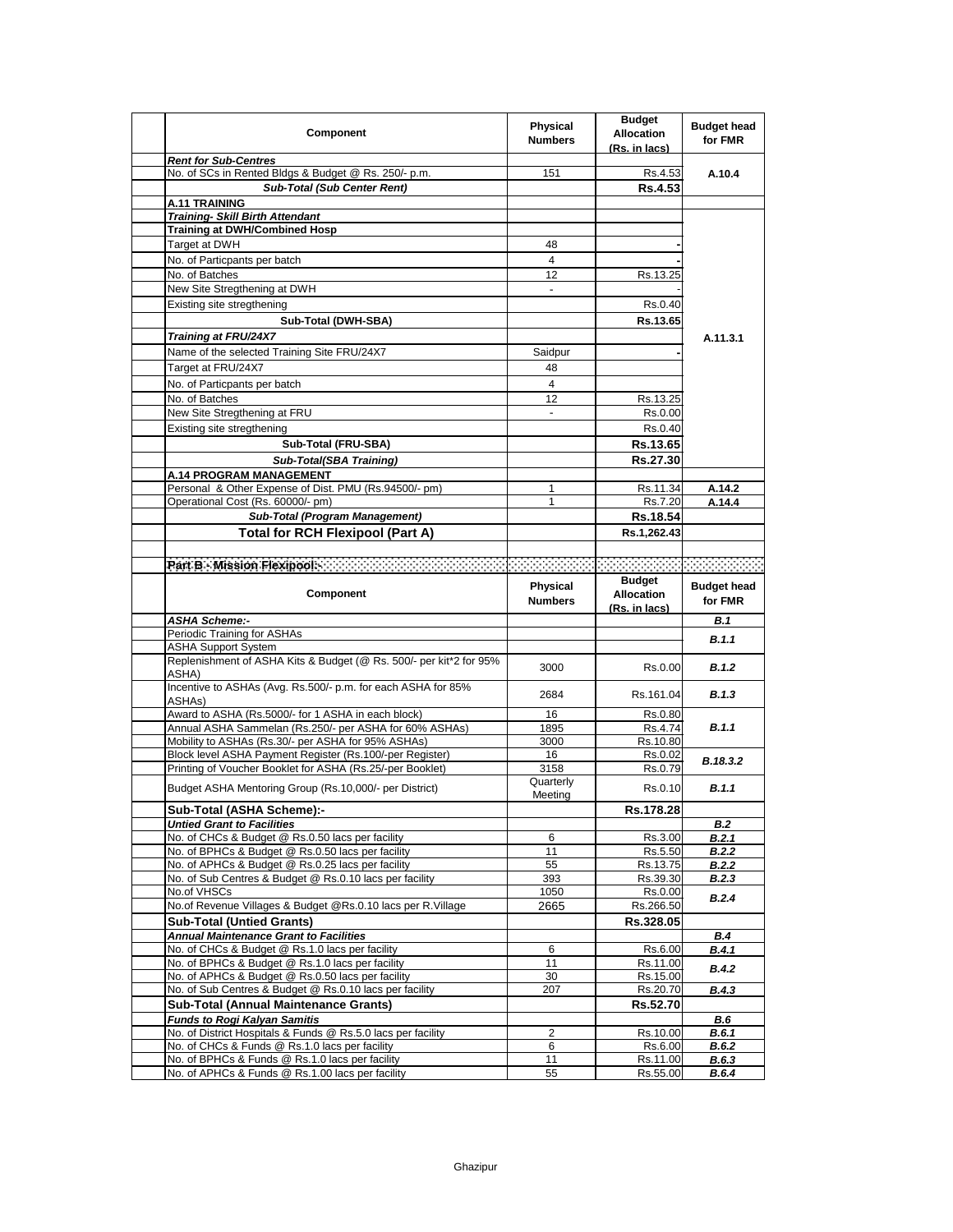| <b>Component</b>                                                                       | Physical<br><b>Numbers</b> | <b>Budget</b><br><b>Allocation</b><br>(Rs. in lacs) | <b>Budget head</b><br>for FMR |
|----------------------------------------------------------------------------------------|----------------------------|-----------------------------------------------------|-------------------------------|
| <b>Sub-Total (Funds for RKS)</b>                                                       |                            | Rs.82.00                                            |                               |
| <b>Operationalisation of District Drug Warehouses</b>                                  |                            |                                                     |                               |
| Contractual Staff (@Rs.2.94 lacs/yr)                                                   | 0                          | Rs.0.00                                             | <b>B.21</b>                   |
| Contingency Expenses (@Rs.2.0 lacs/yr)                                                 | 0                          | Rs.0.00                                             |                               |
| Sub-Total (Ope. of District Drug Warehouses)                                           |                            | <b>Rs.0.00</b>                                      |                               |
| <b>Mobility Support to DWH &amp; District Combined Hospital</b>                        |                            |                                                     | <b>B.27.8</b>                 |
| Mobility Support to DWH/DCH @Rs.18000/- Per month.                                     | 1                          | Rs.2.16                                             |                               |
| Sub-Total (Funds for Mobility Support to DWH & DCH)                                    |                            | Rs.2.16                                             |                               |
| <b>Mobility Support for Monitoring &amp; Supervision.</b>                              |                            |                                                     |                               |
| Mobility Support to District Community Mobilizer (@Rs.800/-per day X)<br>8 days/month) | $\mathbf{1}$               | Rs.0.77                                             |                               |
| Mobility Support to District Account Manager (@Rs.800/-per day X 6<br>days/month)      | $\mathbf{1}$               | Rs.0.58                                             | B.18.3.2                      |
| Mobility Support to District Programme Manager (@Rs.800/-per day X)<br>8 days/month)   |                            | Rs.0.00                                             |                               |
| Sub-Total(Mobility Support for Monit. & Supervision)                                   |                            | <b>Rs.1.34</b>                                      |                               |
| <b>Supervision of ANM/ASHAs</b>                                                        |                            |                                                     |                               |
| Vehicle for Mobility @Rs.18000/-month/block                                            | 16                         | Rs.34.56                                            | B.18.3.2                      |
| <b>Sub-Total (Supervision of ANM/ASHAs)</b>                                            |                            | Rs.34.56                                            |                               |
| <b>Vehicle Support for Specialist</b>                                                  |                            |                                                     |                               |
| One Vehicle for 5 block level facility (@Rs.18000/-month)                              | 3                          | Rs.6.48                                             | <b>B.27.8</b>                 |
| <b>Sub-Total (Vehicle Support for Specialist)</b>                                      |                            | Rs.6.48                                             |                               |
| <b>Diesel for Generator for District Hospitals</b>                                     |                            |                                                     |                               |
| Diesel Support for generator (@Rs.1 lac per month)                                     | 2                          | Rs.24.00                                            | <b>B.28</b>                   |
| Sub-Total (Diesel Support for District Hospital)                                       |                            | Rs.24.00                                            |                               |
| Diesel Support for Generator in Fully Functional CHC.                                  |                            |                                                     |                               |
| Diesel Support for Fully functional CHC (@Rs.35000/-per month)                         | 6                          | Rs.25.20                                            |                               |
| Diesel Support for CHC functional in BPHC building (@Rs.13500/-per                     |                            |                                                     | <b>B.28</b>                   |
| month)                                                                                 | 11                         | Rs.17.82                                            |                               |
| Sub-Total (Diesel Support for fully functional CHCs)                                   |                            | Rs.43.02                                            |                               |
| Saas Bahu Sammelans (1 each at District)                                               |                            |                                                     |                               |
| No. of Sammellans & Budget (@Rs. 1.50 lac. Per District)                               | 1                          | Rs.1.50                                             | B.7.1                         |
| Sub-Total (Saas Bahu Sammelan)                                                         |                            | Rs.1.50                                             |                               |
| Tehsil level Pradhan Sammelan                                                          |                            |                                                     | <b>B.8.2</b>                  |
| No. of Sammelans & Budget (@Rs.40,000 per Sammelan)                                    | 5                          | Rs.2.00                                             |                               |
| Sub-Total (Tehsil level Pradhan Sammelan)                                              |                            | Rs.2.00                                             |                               |
| <b>Organization of Swasthya Mela</b>                                                   |                            |                                                     |                               |
| Organization of S.Mela @Rs.20000/- Mela/Month at each block.                           | 16                         | Rs.38.40                                            | <b>B.10.1</b>                 |
| Sub-Total (Swasthya Mela)                                                              |                            | Rs.38.40                                            |                               |
| <b>Concurrent Audit</b>                                                                |                            |                                                     | <b>B.27.5</b>                 |
| Budget @ Rs. 4000/- per month for 12 months                                            | 1                          | Rs.0.48                                             |                               |
| <b>Sub-Total (Concurrent Audit)</b>                                                    |                            | Rs.0.48                                             |                               |
| <b>Health Management Information System (HMIS):-</b>                                   |                            |                                                     |                               |
| Hiring of Vehicle for District HMIS Nodal Officer (@Rs.800/- Visit)                    | 5                          | Rs.0.48                                             |                               |
| Mobility Support for Block HMIS Nodal Officer (@Rs.600/-month)                         | 16                         | Rs.1.15                                             | <b>B.21</b>                   |
| Internet Connectivity @Rs.400/- per month/computer                                     | 18                         | Rs.0.86                                             |                               |
| Consumables & Stationary for Computer, printer (Rs.400/-per<br>month/facility)         | 18                         | Rs.0.86                                             |                               |
| Sub-Total (HMIS)                                                                       |                            | Rs.3.36                                             |                               |
| <b>Programme Management:-</b>                                                          |                            |                                                     |                               |
| <b>Expenses at Additional Director level:-</b>                                         |                            |                                                     |                               |
| Mobility @Rs.2500/-per District per Month.                                             | 0                          | Rs.0.00                                             | <b>B.27.6</b>                 |
| Contingency Expenses @Rs.5000/- month.                                                 | 0                          | Rs.0.00                                             |                               |
| Sub-Total (Exp.at Addl.Director level)-                                                |                            | Rs.0.00                                             |                               |
| <b>Operational Cost for Block Project Management Unit</b>                              |                            |                                                     |                               |
| Honoraria to Block Data Assistant @Rs.8000/-Per Month                                  | 16                         | Rs.15.36                                            | B.27.1                        |
| Communication support to Block Program Manager @Rs.500/-P.M.                           | 16                         | Rs.0.96                                             |                               |
| Sub-Total (Operational Cost for BPMU)                                                  |                            | Rs.16.32                                            |                               |
| <b>Provision of Contractual Staff (AYUSH)</b>                                          |                            |                                                     |                               |
| Position                                                                               | No.                        | <b>Budget</b>                                       |                               |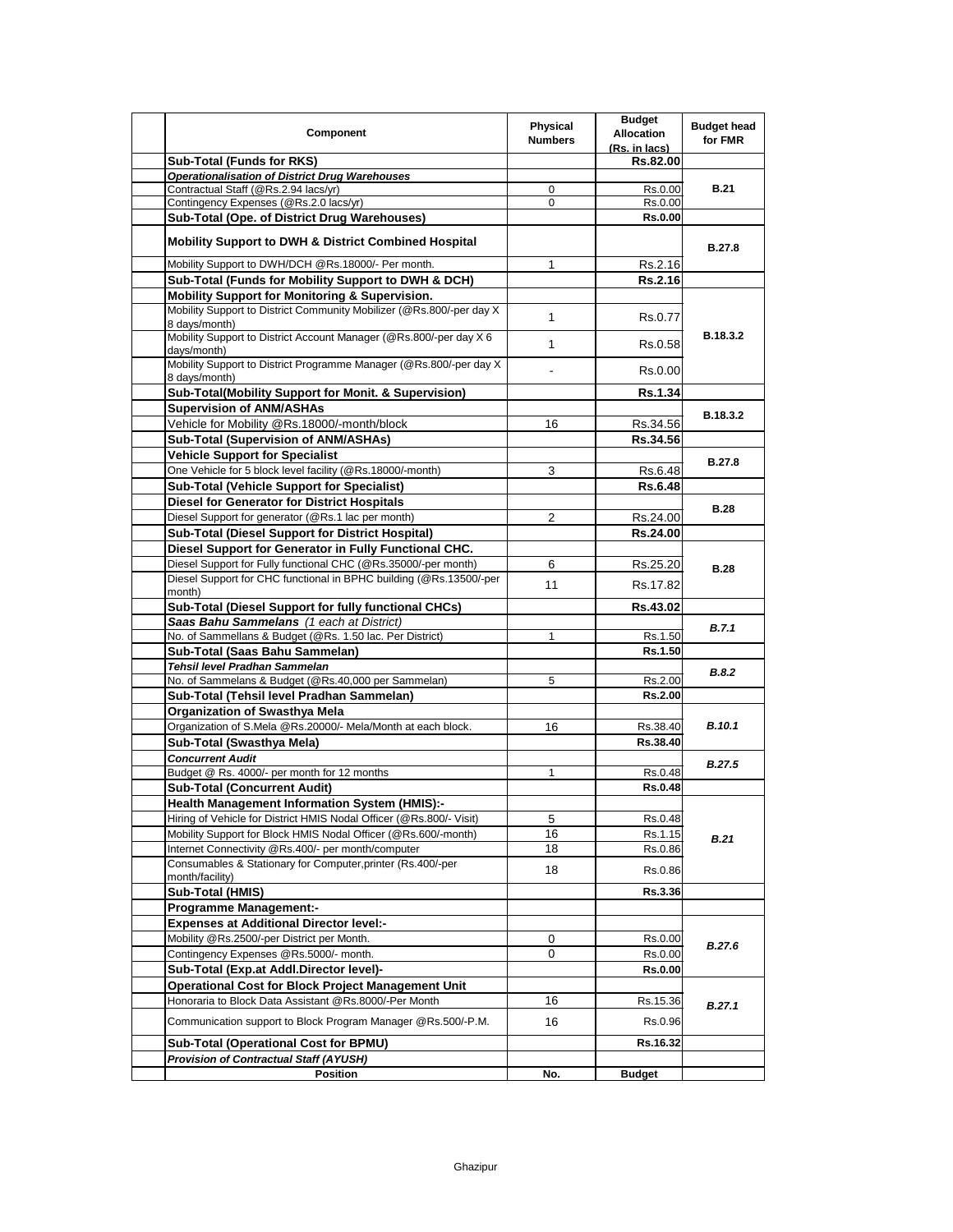|     | Component                                                                                                                                                                                                                                                                           | <b>Physical</b><br><b>Numbers</b> | <b>Budget</b><br><b>Allocation</b><br>(Rs. in lacs) | <b>Budget head</b><br>for FMR |
|-----|-------------------------------------------------------------------------------------------------------------------------------------------------------------------------------------------------------------------------------------------------------------------------------------|-----------------------------------|-----------------------------------------------------|-------------------------------|
|     | ISM Lady Doctors (@ Rs.24,000/- per month)                                                                                                                                                                                                                                          | 16                                | Rs.90.48                                            | <b>B.14.4</b>                 |
|     | AYUSH Doctors (@ Rs.24,000/- per month)                                                                                                                                                                                                                                             | 25                                |                                                     |                               |
|     | AYUSH Pharmacists (@ Rs.9,000/- per month)                                                                                                                                                                                                                                          | 17                                | Rs.18.36                                            | B.14.1                        |
|     | Sub-Total (Contractual Staff - AYUSH)                                                                                                                                                                                                                                               |                                   | Rs.108.84                                           |                               |
|     | Integrated Skill Refresher Training for ANM & LHV.                                                                                                                                                                                                                                  |                                   |                                                     |                               |
|     | Total Work load for the year                                                                                                                                                                                                                                                        | 128                               |                                                     | B.16.3.1                      |
|     | Total no. of Proposed Batches & Budget @Rs.165950/- per batch.                                                                                                                                                                                                                      | 8                                 | Rs. 13.28                                           |                               |
|     | Sub-Total (Integrated skill training for ANM/LHV)                                                                                                                                                                                                                                   |                                   | Rs.13.28                                            |                               |
|     | Infrastructure & Manpower for UIP                                                                                                                                                                                                                                                   |                                   |                                                     |                               |
|     | Mobile Workshop at Regional Depot @Rs.4 Lac.                                                                                                                                                                                                                                        | $\mathbf 0$                       | Rs.0.00                                             |                               |
|     | Renovation & Electrification of WIC/WIF                                                                                                                                                                                                                                             | $\mathbf 0$                       | Rs.0.00                                             |                               |
|     | Expansion of Cold Chain Store at Regional/Divisional Depo                                                                                                                                                                                                                           | 0                                 | Rs.0.00                                             |                               |
|     | Expansion of Cold Chain Workshop @Rs.50000/-year/District.                                                                                                                                                                                                                          | $\mathbf{1}$                      | Rs.0.50                                             | B.26.5                        |
|     | Mobility Support to Block (1 Vehicle @Rs.800/-per block for 6 days in                                                                                                                                                                                                               |                                   |                                                     |                               |
|     | a month for 12 months)                                                                                                                                                                                                                                                              | 16                                | Rs.9.22                                             |                               |
|     | IVRS System for Tracking of Beneficiaries.                                                                                                                                                                                                                                          | 0                                 | Rs.0.00                                             | B.18.3.2                      |
|     | Sub - Total (Infrasturcture & Manpower for UIP)                                                                                                                                                                                                                                     |                                   | Rs.9.72                                             |                               |
|     | 医结核结核结核                                                                                                                                                                                                                                                                             |                                   |                                                     | <b>Contractor</b>             |
|     |                                                                                                                                                                                                                                                                                     |                                   |                                                     |                               |
|     |                                                                                                                                                                                                                                                                                     |                                   |                                                     |                               |
| SI. | Component                                                                                                                                                                                                                                                                           | Physical<br><b>Numbers</b>        | <b>Budget</b><br><b>Allocation</b><br>(Rs. in lacs) |                               |
|     | Routine Immunization (Part C) $\cdots$ $\cdots$ $\cdots$                                                                                                                                                                                                                            |                                   | in in present                                       |                               |
|     | Total Number of Immunization Sessions to be organized in the District                                                                                                                                                                                                               | 37392<br>Sessions/Year            |                                                     |                               |
|     | Mobility support for supervision: Supervisory visits by district level<br>officers for monitoring and supervision of RI @ Rs 50000 /District for<br>district level officers (this includes POL and maintenance) per year                                                            | 1                                 | Rs.0.50                                             |                               |
|     | Alternate Vaccine delivery @ Rs 50/- sessionx 3 months(April-June)<br>+2 Vehicles /Blocks for 6 days /month for 9 months (July-March 10)                                                                                                                                            | 37392<br>Sessions/Year            | Rs.18.70                                            |                               |
|     | Focus on Urban slum & underserved areasHiring an ANM @<br>Rs.300/session for four sessions/month/slum of 10000 population and<br>Rs.200/- per month as contingency per slum of i.e. total expense of<br>Rs. 1400/- per month per slum of 10000 population                           | 0 Sessions /year                  | Rs.0.00                                             |                               |
|     | Mobilization of children by ASHA /RI Mobilizer @ Rs 150/- per session                                                                                                                                                                                                               | 37392<br>Sessions/Year            | Rs.56.09                                            |                               |
|     | Support for Computer Assistant for RI reporting (with annual increment<br>of 10% wef from 2010-11Districts @ Rs 8000-10,000 p.m                                                                                                                                                     | 1                                 | Rs.1.06                                             |                               |
|     | Printing and dissemination of tally sheets, monitoring forms, etc. @<br>Rs 1 /beneficiary                                                                                                                                                                                           | 120699<br><b>Benefiaceries</b>    | Rs.1.21                                             |                               |
|     | Quarterly Review & feedback meeting exclusive for RI at district level<br>with one Block MOIC, ICDS CDPO and other stakeholders<br>stakeholders @ Rs 100/- per participant for meeting expenses (lunch,<br>organizational expenses)                                                 | 48                                | Rs.0.19                                             |                               |
|     | Quarterly Review Meetings at Block level Quarterly Review &<br>feedback meeting for exclusive for RI at Block level @Rs 50/-ppas<br>honorarium for ASHA (travel) and Rs 25 /-person at the disposal of<br>MOIC for meeting expenses (refreshments, stationary and Misc<br>expences) | 3643                              | Rs.4.98                                             |                               |
|     | District level orientation training for 2 days of ANM, Multipurpose Health<br>worker @ Rs67300/batch with 20 participants in each batch                                                                                                                                             | 2Batch                            | Rs.1.35                                             |                               |
|     | One day cold chain handelers training for block level cold chain<br>handlers @ Rs. 26,000 per batch and Rs 3000 for Observer<br>nominated by State                                                                                                                                  | 1Batch                            | Rs.0.29                                             |                               |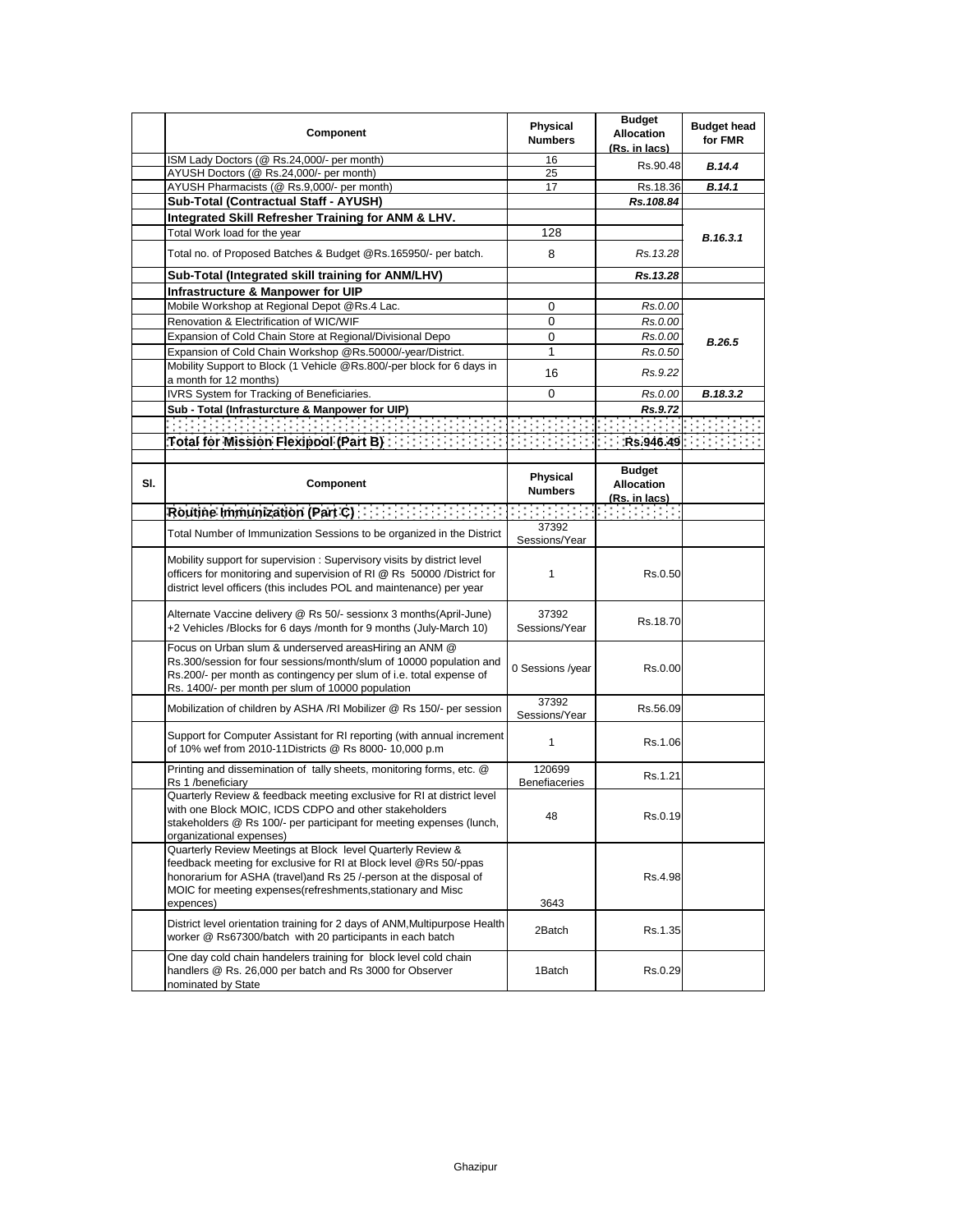|     | Component                                                                                                                                                                         | <b>Physical</b><br><b>Numbers</b> | <b>Budget</b><br><b>Allocation</b><br>(Rs. in lacs) | <b>Budget head</b><br>for FMR |
|-----|-----------------------------------------------------------------------------------------------------------------------------------------------------------------------------------|-----------------------------------|-----------------------------------------------------|-------------------------------|
|     | One day Training of block level data handlers by DIO and District Cold<br>chain Officer to train about the reporting formats of Immunization and<br>NRHM Rs 300/Participant/Block | 16                                | Rs.0.05                                             |                               |
|     | Microplanning at SC levelRs 100/- per subcentre (meeting at block<br>level, logistic)                                                                                             | 393                               | Rs.0.39                                             |                               |
|     | Microplanning at Block & District levelFor consolidation of microplan<br>at PHC/CHC level @ Rs 1000/- block & at district level @ Rs 2000/-<br>per district                       | 1District & 16<br><b>Block</b>    | Rs.0.18                                             |                               |
|     | Consumables for computer including provision for internet access for<br>RIMSRs 400/- Month / Districts                                                                            | 1                                 | Rs.0.05                                             |                               |
|     | Red/Black Plastic bags etc, 2 bags per session @ Rs. 2/Bag                                                                                                                        | 37392<br>Sessions/Year            | Rs.1.74                                             |                               |
|     | Purchase of Bleach/Hypochlorite solution Rs. 500/vaccine storage<br>point/year X 1000 vaccine storage points                                                                      | 19 Vaccine<br>storage points      | Rs.0.10                                             |                               |
|     | Purchase of Twin bucket Rs 400 per PHC/CHC per year                                                                                                                               | 19 Vaccine<br>storage points      | Rs.0.08                                             |                               |
|     | Funds for purchase of small polythene zipper bags to keep vaccines in<br>the vaccine carriers Rs. 0.5/polythene bag X total number of<br>sessions/year +10% wastage               | 37392<br>Sessions/Year            | Rs.0.22                                             |                               |
|     | Funds for preparing disposal pit for disposal of sharp immunization<br>waste. Rs. 3500/pit X 500 vaccine storage points                                                           | 9 Pits                            | Rs.0.33                                             |                               |
|     | <b>RI</b> subtotal<br><b>Cold Chain maintenance</b>                                                                                                                               |                                   | Rs.87.50                                            |                               |
|     | Cold chain maintenance@Rs 500/Block & Rs 10,000/District/Year                                                                                                                     | 1District & 16<br><b>Block</b>    | Rs.0.13                                             |                               |
|     | POL for vaccine delivery from State to District and from district to<br>PHC/CHCs @ Rs. 100000/- district/Year)                                                                    | 1District                         | Rs.1.00                                             |                               |
|     | <b>Subtotal Cold Chain</b><br>Sub Total (Part C)                                                                                                                                  |                                   | Rs.1.13<br>Rs.88.63                                 |                               |
|     |                                                                                                                                                                                   |                                   |                                                     |                               |
|     | Part D National Program                                                                                                                                                           |                                   |                                                     |                               |
|     | 1. NPCB                                                                                                                                                                           |                                   |                                                     |                               |
|     |                                                                                                                                                                                   |                                   |                                                     |                               |
| SI. | Component                                                                                                                                                                         | <b>Physical</b><br><b>Numbers</b> | <b>Budget</b><br><b>Allocation</b>                  | <b>Budget Head</b><br>for FMR |
| 1.1 |                                                                                                                                                                                   | 3703                              | (Rs. in lacs)<br>1966293                            |                               |
| 1.2 | Govt Sector 30% of Tot. Trgt @531/cat.oprt.(IOL)<br>NGO Sector 20% of Tot Trgt @ 656/Cat. Oprt.(IOL)                                                                              | 2469                              | 1619664                                             |                               |
| 1.3 | Pvt. Sector 50% of Tot trgt.                                                                                                                                                      | 6172                              |                                                     |                               |
|     | <b>Sub Total</b>                                                                                                                                                                  | 12344                             | 3585957                                             |                               |
| 2   | SES (Free Spec. to Children) @ of 100/-Spec                                                                                                                                       | 1285                              | 0                                                   |                               |
| 3   | Vision Centre @ 50,000/Centre Equipment                                                                                                                                           | 1 Govt/NGO                        | 50000                                               |                               |
| 4   | Operations other than Cataract                                                                                                                                                    | 204                               | 204000                                              |                               |
| 5   | Eve Collection @ 500/Cornea.                                                                                                                                                      | $\Omega$                          | 0                                                   |                               |
|     | Total allocated for the District in Rs.                                                                                                                                           | 13833                             | 3839957                                             |                               |
|     | 2. RNTCP(GFATM)                                                                                                                                                                   |                                   |                                                     |                               |
| SI. | Component                                                                                                                                                                         | Priysical<br><b>Numbers</b>       | <b>Budget</b><br>Allocation<br>(Rs. in lacs)        | <b>Budget Head</b><br>for FMR |
|     | 1 CIVIL WORKS                                                                                                                                                                     |                                   | 164600                                              |                               |
|     | 2 LABORATORY MATERIALS<br>3 HONERARIUM                                                                                                                                            |                                   | 408400<br>394013                                    |                               |
|     | 4 IEC/ PUBLICITY                                                                                                                                                                  |                                   | 176240                                              |                               |
|     | 5 EQUIPMENT MAINTENANCE                                                                                                                                                           |                                   | 102000                                              |                               |
|     | 6 TRAINING                                                                                                                                                                        |                                   | 217580                                              |                               |
|     | 7 POL & VEHICLE MAINTENANCE<br>8 VEHICLE HIRING CHARGES                                                                                                                           |                                   | 140000<br>333000                                    |                               |
|     | 9 NGO/PP SUPPORT                                                                                                                                                                  |                                   | 306000                                              |                               |
|     | 10 MISCELLANEOUS EXPENSES                                                                                                                                                         |                                   | 381550                                              |                               |
|     | 11 CONTRACTUAL SERVICES                                                                                                                                                           |                                   | 2460000                                             |                               |
|     | 12 PRINTING<br><b>13 RESEARCH &amp; STUDIES</b>                                                                                                                                   |                                   | 243000                                              |                               |
|     | 14 MEDICAL COLLEGES                                                                                                                                                               |                                   |                                                     |                               |
|     | 15 PROCUREMENT OF VEHICLES                                                                                                                                                        |                                   | 0                                                   |                               |
|     | 16 PROCUREMENT OF EQUIPMENT<br>Sub-TOTAL                                                                                                                                          |                                   | 5326383                                             |                               |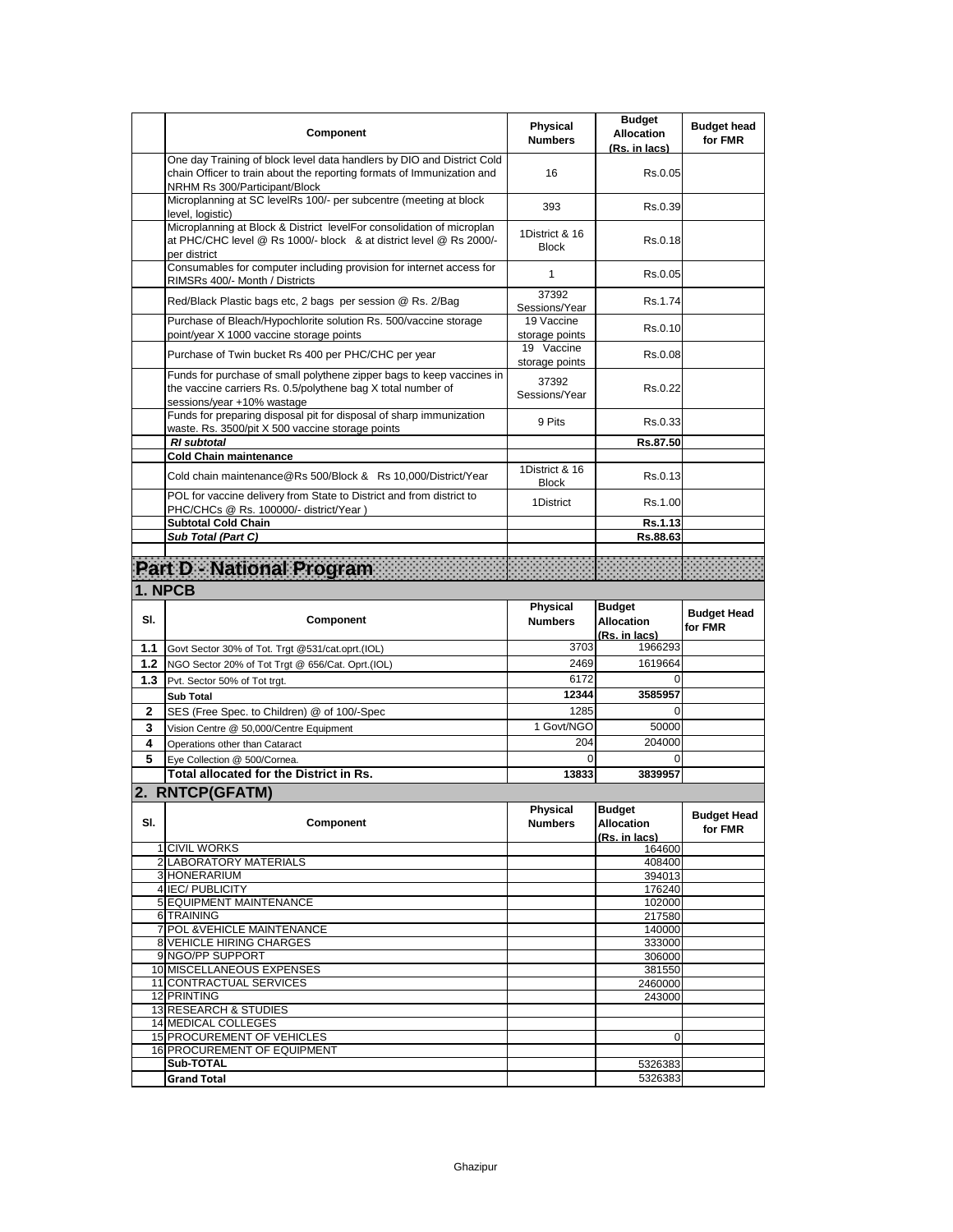|         | Component                                                                                  | <b>Physical</b><br><b>Numbers</b> | <b>Budget</b><br><b>Allocation</b><br>(Rs. in lacs) | <b>Budget head</b><br>for FMR |
|---------|--------------------------------------------------------------------------------------------|-----------------------------------|-----------------------------------------------------|-------------------------------|
| 3. NLEP |                                                                                            |                                   |                                                     |                               |
|         | <b>Activities</b>                                                                          | Physical<br><b>Targets</b>        | <b>Financial</b>                                    |                               |
|         |                                                                                            |                                   | Allocation                                          |                               |
|         | 1 Contractual Services- Driver                                                             |                                   |                                                     |                               |
|         | Remuneration @ Rs. 7,000/= P.M.                                                            | 0                                 | 0                                                   |                               |
|         | Sub total                                                                                  |                                   | 0                                                   |                               |
|         | 2 Office Maintenance                                                                       |                                   |                                                     |                               |
|         | Telephone/Fax/Internet @ Rs. 15,000/= P.A.                                                 |                                   | 15000                                               |                               |
|         | Office Operation & Maintenance @ Rs. 18,000/= P.A.                                         |                                   | 18000                                               |                               |
|         | Consum-ables Stationery @ Rs. 24,000 P.A.                                                  |                                   | 24000                                               |                               |
|         | Maintenance of Office Equipment & Furniture etc.                                           |                                   | 15000                                               |                               |
|         | Sub total                                                                                  |                                   | 72000                                               |                               |
|         | 3 Mobility-                                                                                |                                   |                                                     |                               |
|         | Vehicle operation / hiring of 1 Vehicle @ Rs 75000 P.A.                                    |                                   | 75000                                               |                               |
|         | Sub total<br>4 Training                                                                    |                                   | 75000                                               |                               |
|         | 4 Days' Training of newly recruited Medical Officers @ Rs 28,000 per                       | 18                                |                                                     |                               |
|         | batch of 30 trainees                                                                       |                                   | 16800                                               |                               |
|         | 3 Days' Training of newly recruited Health Workers @ Rs 24,000 per<br>batch of 30 trainees | 0                                 | 0                                                   |                               |
|         | 2 Days' Refresher Training of Medical Officers @ Rs 16,000 per batch<br>of 30 trainees     | 60                                |                                                     |                               |
|         | 2 Days' Refresher Training of Health Workers @ Rs 16,000 per batch                         | 120                               |                                                     |                               |
|         | of 30 trainees                                                                             |                                   | 96000                                               |                               |
|         | Sub total                                                                                  |                                   | 112800                                              |                               |
| 5       | Procurement                                                                                |                                   |                                                     |                               |
|         | Supportive medicines and other items for patients @ Rs39 per patient<br>under treatment    |                                   | 27200                                               |                               |
|         | Splints, Crutches, Items for Deformity Patients Rs. 15/= per patient<br>under treatment    |                                   | 10000                                               |                               |
|         | Patient Welfare Rs. 26/= per patient under treatment                                       |                                   | 18000                                               |                               |
|         | Printing of forms @ Rs. 39/= per patient under treatment                                   |                                   | 27200                                               |                               |
|         | Sub total                                                                                  |                                   | 82400                                               |                               |
|         | 6 IEC Activities                                                                           |                                   |                                                     |                               |
|         | Rallies @ Rs. 5,000/= each                                                                 | 2                                 | 10000                                               |                               |
|         | School Quiz @ Rs. 1000/= each                                                              | 10                                | 10000                                               |                               |
|         | IPC workshops of ASHA @ Rs. 5000/= each                                                    | $\overline{2}$                    | 10000                                               |                               |
|         | Health Mela in local festivals, Melas etc. @ Rs. 5,000/= each                              |                                   | 5000                                                |                               |
|         | Sub total                                                                                  |                                   | 35000                                               |                               |
|         | 7 Urban Leprosy Project                                                                    |                                   |                                                     |                               |
|         | <b>Supportive Medicines</b>                                                                |                                   |                                                     |                               |
|         | Monitoring & Supervision                                                                   |                                   |                                                     |                               |
|         | MDT delivery & follow-up services                                                          |                                   |                                                     |                               |
|         | Sub total                                                                                  |                                   | 0                                                   |                               |
|         | 8 Incentive to Ashas                                                                       |                                   | 65000                                               |                               |
|         | 9 Review Meetings                                                                          |                                   | 18000                                               |                               |
|         | 10 Disability Prevention & Medical Rehabilitation                                          |                                   |                                                     |                               |
|         | Screening Camp for selection of RCS patients                                               |                                   | 10000                                               |                               |
|         | Screening Camp - miscellaneous expenses                                                    |                                   | 10000                                               |                               |
|         | Screening Camp- Self Care Kits & patient Welfare items                                     |                                   | 10000                                               |                               |
|         | Sub total                                                                                  |                                   | 30000                                               |                               |
|         | 11 Cash Assistance                                                                         |                                   |                                                     |                               |
|         | Cash assistance- POL for Vehicle                                                           |                                   | 20000<br>50000                                      |                               |
|         | Cash assistance- TA DA for Leprosy Staff<br>Sub total                                      |                                   | 70000                                               |                               |
|         | <b>Grand Total</b>                                                                         |                                   | 560200                                              |                               |
|         |                                                                                            |                                   |                                                     |                               |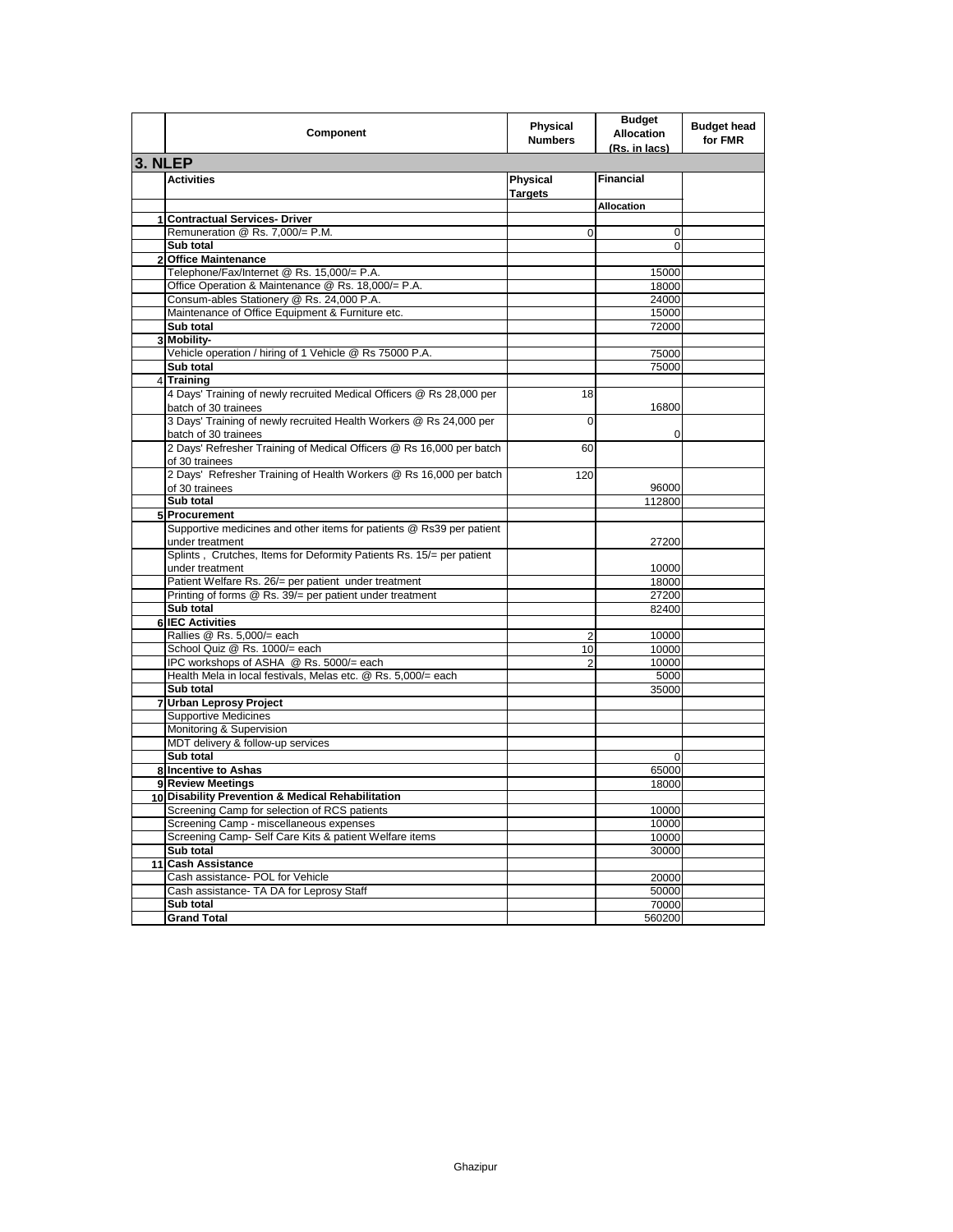|                   | Component                                                                              | Physical<br><b>Numbers</b> | <b>Budget</b><br><b>Allocation</b><br>(Rs. in lacs) | <b>Budget head</b><br>for FMR |
|-------------------|----------------------------------------------------------------------------------------|----------------------------|-----------------------------------------------------|-------------------------------|
|                   | <b>4. NVBDCP</b>                                                                       |                            |                                                     |                               |
| <b>Sl.</b><br>No. | <b>Activity Proposed</b>                                                               | Physical<br><b>Numbers</b> | <b>Budget</b><br>Allocation (Rs.<br>In lacs)        | <b>Budget head</b><br>for FMR |
|                   | 1 DBS (Domestic Budgetary Support)                                                     |                            |                                                     |                               |
|                   | 1.1 Malaria                                                                            |                            |                                                     |                               |
|                   | Incentive to ASHA                                                                      |                            |                                                     |                               |
|                   | Training                                                                               |                            |                                                     |                               |
|                   | Monitoring & Supervision                                                               |                            | 45000                                               |                               |
|                   | BCC/IEC Anti Malaria Month                                                             |                            | 20000                                               |                               |
|                   | Malaria: Total                                                                         |                            | 65000                                               |                               |
|                   | 1.2 Elimination of Lymphatic Filarisis                                                 |                            |                                                     |                               |
|                   | Training of MO's                                                                       |                            | 46963.5                                             |                               |
|                   | Training of Paramedical / Supervisor                                                   |                            | 140890.5                                            |                               |
|                   | Night Survey                                                                           |                            | 47000                                               |                               |
|                   | POL/Mobility                                                                           |                            | 70000                                               |                               |
|                   | Training of drug Disrtibuters                                                          |                            | 278568                                              |                               |
|                   | Honorarium of drug distributers                                                        |                            | 777669                                              |                               |
|                   | Honorrium of Supervisors                                                               |                            | 90921.5                                             |                               |
|                   | <b>Morbity Management</b>                                                              |                            | 60000                                               |                               |
|                   | Inter Sectoral Conver. & social mobilization in Ly. Filariasis<br>from malaria IEC/BCC |                            | 200000                                              |                               |
|                   | Filaria: Total                                                                         |                            | 1712012.5                                           |                               |
|                   | 1.3 Dengue/ Chikungunya                                                                |                            |                                                     |                               |
|                   | Apex Referral Lab                                                                      |                            |                                                     |                               |
|                   | sentinel surveillance Hospital                                                         |                            |                                                     |                               |
|                   | Epidemic Preparedness & rapid response                                                 |                            |                                                     |                               |
|                   | Training Workshop                                                                      |                            |                                                     |                               |
|                   | Dengue/ Chikungunya from malaria IEC/BCC                                               |                            |                                                     |                               |
|                   | Dengue/ Chikungunya: Total                                                             |                            | 0                                                   |                               |
|                   | $1.4$ AES/JE                                                                           |                            |                                                     |                               |
|                   | Strengthing of Surveillance Treatment facilities                                       |                            | 20000                                               |                               |
|                   | Strengthing of Surveillance diagnosis JE lab facilities                                |                            |                                                     |                               |
|                   | Capacity building / Traiging                                                           |                            |                                                     |                               |
|                   | monitoring and Supervision                                                             |                            | 15000                                               |                               |
|                   | Communi. Awareness in JE/AES from Malaria IEC/BCC                                      |                            |                                                     |                               |
|                   | Total AES/JE:                                                                          |                            | 35000                                               |                               |
|                   | $2$ Kala-azar                                                                          |                            |                                                     |                               |
|                   | Kalazar Survey                                                                         |                            |                                                     |                               |
|                   | Kalazar Fortnight Campain                                                              |                            |                                                     |                               |
|                   | IEC/BCC                                                                                |                            |                                                     |                               |
|                   | Labour Charges                                                                         |                            |                                                     |                               |
|                   | Total Kala-azar                                                                        |                            | 0                                                   |                               |